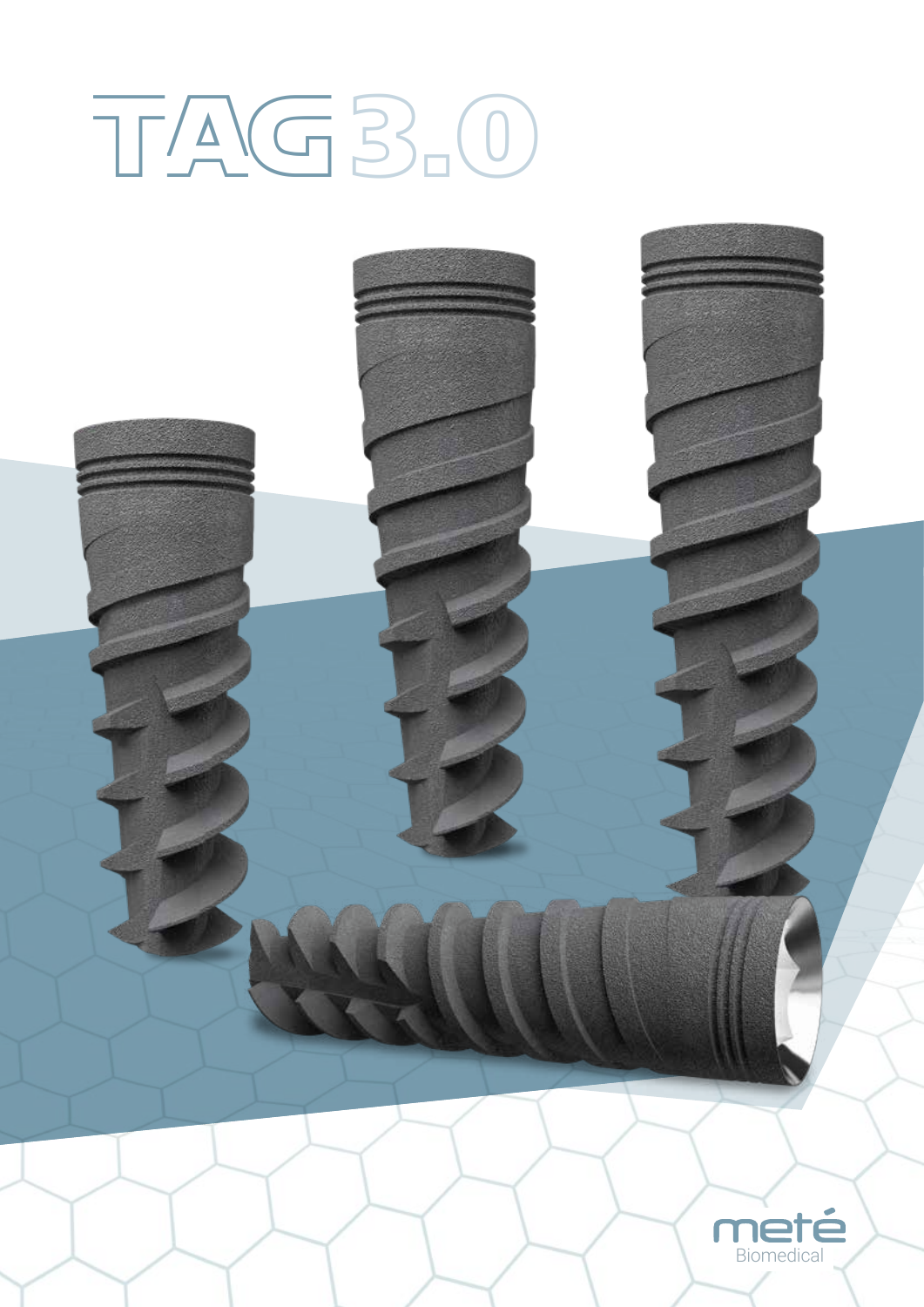

- Self-tapping conical dental implant - Internal hexagon connection

## **in lateral agenesis.** GRADE 5 TITANIUM

## TAG 3.0

**TAG 3.0 comes from the need to solve atrophic and thin frontal crests clinical cases and as a valid solution** 

Implant design is characterized by condensing conical body with osteotome effect and neck designed for reduce trauma to the crestal area.

The 1,6 mm connection screw with deep engagement ensures a precision fit connection between the prosthetic parts and implant.

Surface Treatment "Sandblasting and acid-etching" helps to obtain a microroughness which enhances the speed of the osseointegration process.

Excellent decontamination is performed by using an Argon Plasma reactor in a cleanroom.

|               | <b>10 mm</b>                                           | 11.5 mm                                      | $13 \text{ mm}$                           |  |
|---------------|--------------------------------------------------------|----------------------------------------------|-------------------------------------------|--|
| 2.1           |                                                        |                                              |                                           |  |
| Tag 3.0 codes | TAG MF FIXTURE<br>3.0 H <sub>10</sub><br>cod. TAGMF029 | TAG MF FIXTURE<br>3.0 H11.5<br>cod. TAGMF030 | TAG MF FIXTURE<br>3.0 H13<br>cod.TAGMF031 |  |
|               |                                                        |                                              |                                           |  |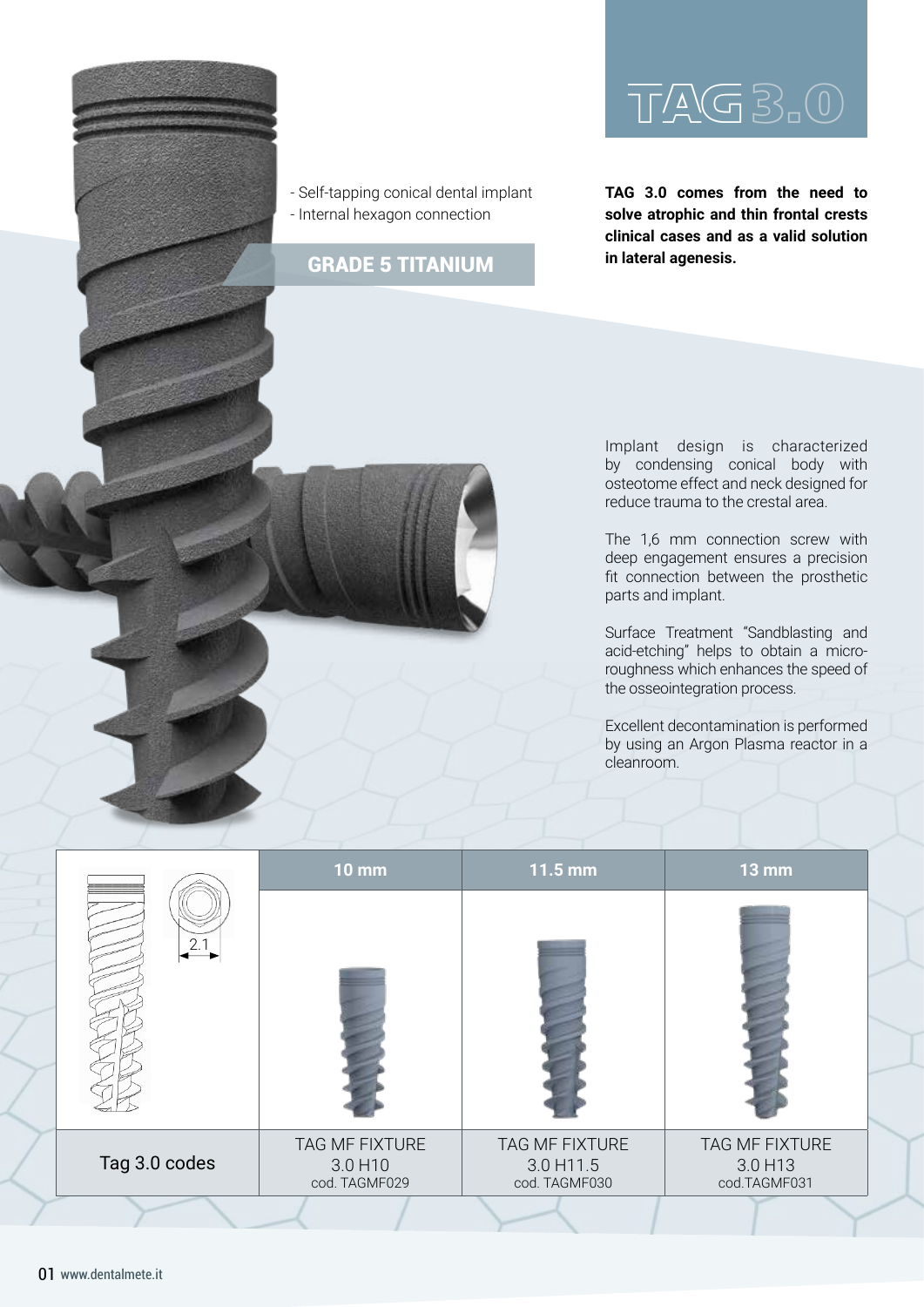

Thin crests

Narrow spaces

## TAG 3.0 Prosthetic components

|  | Healing cap                                                                              |  | Transfer open tray                      |  | Analog                                      |  |  |
|--|------------------------------------------------------------------------------------------|--|-----------------------------------------|--|---------------------------------------------|--|--|
|  | H.2 - cod. TAGVG32<br>H.4 - cod. TAGVG34                                                 |  | cod. TAGTRA3                            |  | cod. TAGANA3                                |  |  |
|  | Castable cylinder<br>N/R and Rot.                                                        |  | Straight abutment                       |  | Titanium temporary<br>abutment N/R and Rot. |  |  |
|  | cod. TAGCC3<br>cod. TAGCC3R                                                              |  | H.0 - cod. TAGMD3<br>H.2 - cod. TAGMD32 |  | cod. TAGMP3<br>cod. TAGMP3R                 |  |  |
|  | Angled<br>abutment 15°                                                                   |  | Angled<br>abutment 25°                  |  | Abutment screw M1,6                         |  |  |
|  | cod. TAGMA315                                                                            |  | cod. TAGMA325                           |  | cod. TAGVM3                                 |  |  |
|  | <b>Ball abutment</b>                                                                     |  | Open low cap with o-ring                |  | Teflon cap<br>cod. TAGCAPT                  |  |  |
|  | H.1 - cod. TAGASF31<br>H.2 - cod. TAGASF32<br>H.3 - cod. TAGASF33<br>H.4 - cod. TAGASF34 |  | cod. TAGCAP                             |  | Cap basket<br>cod. TAGCONT                  |  |  |
|  |                                                                                          |  |                                         |  |                                             |  |  |